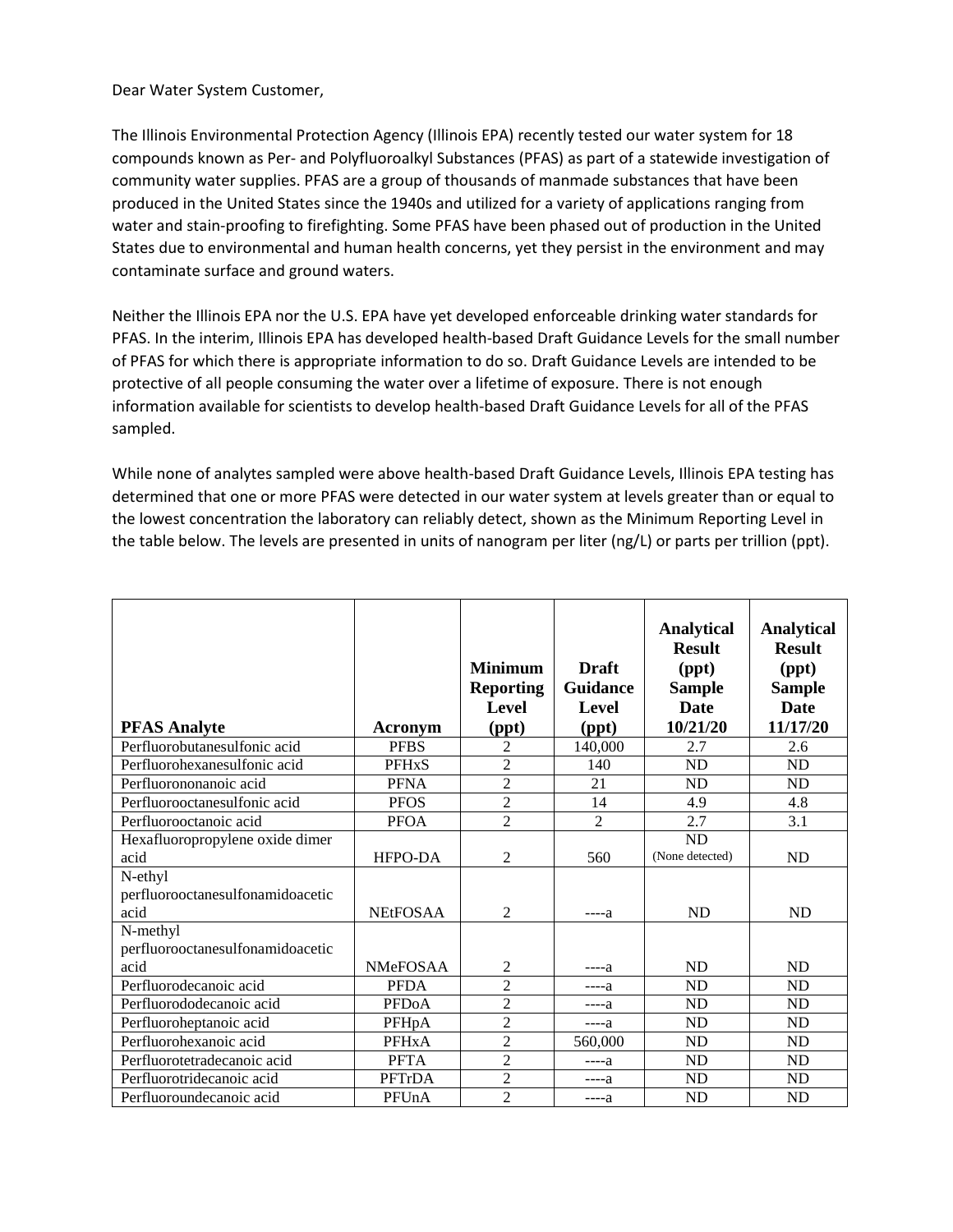| <b>PFAS Analyte</b>               | Acronym      | <b>Minimum</b><br><b>Reporting</b><br>Level<br>(ppt) | <b>Draft</b><br><b>Guidance</b><br><b>Level</b><br>(ppt) | <b>Analytical</b><br><b>Result</b><br>(ppt)<br><b>Sample</b><br>Date<br>10/21/20 | <b>Analytical</b><br><b>Result</b><br>$(\text{ppt})$<br><b>Sample</b><br><b>Date</b><br>11/17/20 |
|-----------------------------------|--------------|------------------------------------------------------|----------------------------------------------------------|----------------------------------------------------------------------------------|--------------------------------------------------------------------------------------------------|
| 11-chloroeicosafluoro-3-          | $11Cl-$      |                                                      |                                                          |                                                                                  |                                                                                                  |
| oxaundecane-1-sulfonic acid       | PF3OUdS      | 2                                                    | -----а                                                   | ND                                                                               | ND                                                                                               |
| 9-chlorohexadecafluoro-3-oxanone- |              |                                                      |                                                          |                                                                                  |                                                                                                  |
| 1-sulfonic acid                   | 9Cl-PF3ONS   | 2                                                    | -----а                                                   | ND                                                                               | ND                                                                                               |
| 4,8-dioxa-3H-perfluorononanoic    |              |                                                      |                                                          |                                                                                  |                                                                                                  |
| acid                              | <b>ADONA</b> | 2                                                    | ----а                                                    | ND                                                                               | ND                                                                                               |

<sup>a</sup> Toxicity criteria is not available to calculate a Draft Guidance Level.

PFAS are present in many consumer goods, including food packaging and personal care products, and scientists have found levels of PFAS in the blood of nearly all individuals tested. Exposure to high levels of PFAS over time may cause adverse health effects such as increased cholesterol levels, increased risk for thyroid disease, low infant birth weights, reduced response to vaccines, pregnancy-induced hypertension and increased risk of liver and kidney cancer as seen in studies of laboratory animals. Exposure to PFAS above the recommended Draft Guidance Levels does not mean that a person will get sick or an adverse health effect will occur. Draft Guidance Levels are conservative estimates. The possible health effects of PFAS are dependent on how much a person is exposed to and how long they are exposed to it. Exposure to PFAS above recommended Draft Guidance Levels for periods of time may mean that a person is at a greater risk of experiencing these adverse effects.

City of Moline Water Division has taken measures to respond to the results of this testing. As a proactive measure(s) to protect our drinking water supply, The City of Moline is working to:

-Notify consumers - followed with future informational updates

-Continue to monitor PFAS levels through quarterly sampling

-Evaluate options/timeline to reduce consumer exposure to PFAS

Based on these initial results, City of Moline will perform additional sampling beginning in March and will keep the community updated and informed.

Additional information regarding PFAS, the statewide PFAS investigation network, and the impact to public health can be found in the attached fact sheet as well as on the Illinois EPA PFAS webpage: [https://www2.illinois.gov/epa/topics/water-quality/pfas/Pages/default.aspx.](https://www2.illinois.gov/epa/topics/water-quality/pfas/Pages/default.aspx)

The confirmed sampling results for City of Moline are also available on Illinois EPA's Drinking Water Watch system at [http://water.epa.state.il.us/dww/index.jsp.](http://water.epa.state.il.us/dww/index.jsp)

If you have questions, please contact: Tony Loete Utilities General Manager [tloete@moline.il.us](mailto:tloete@moline.il.us) 309-524-2301